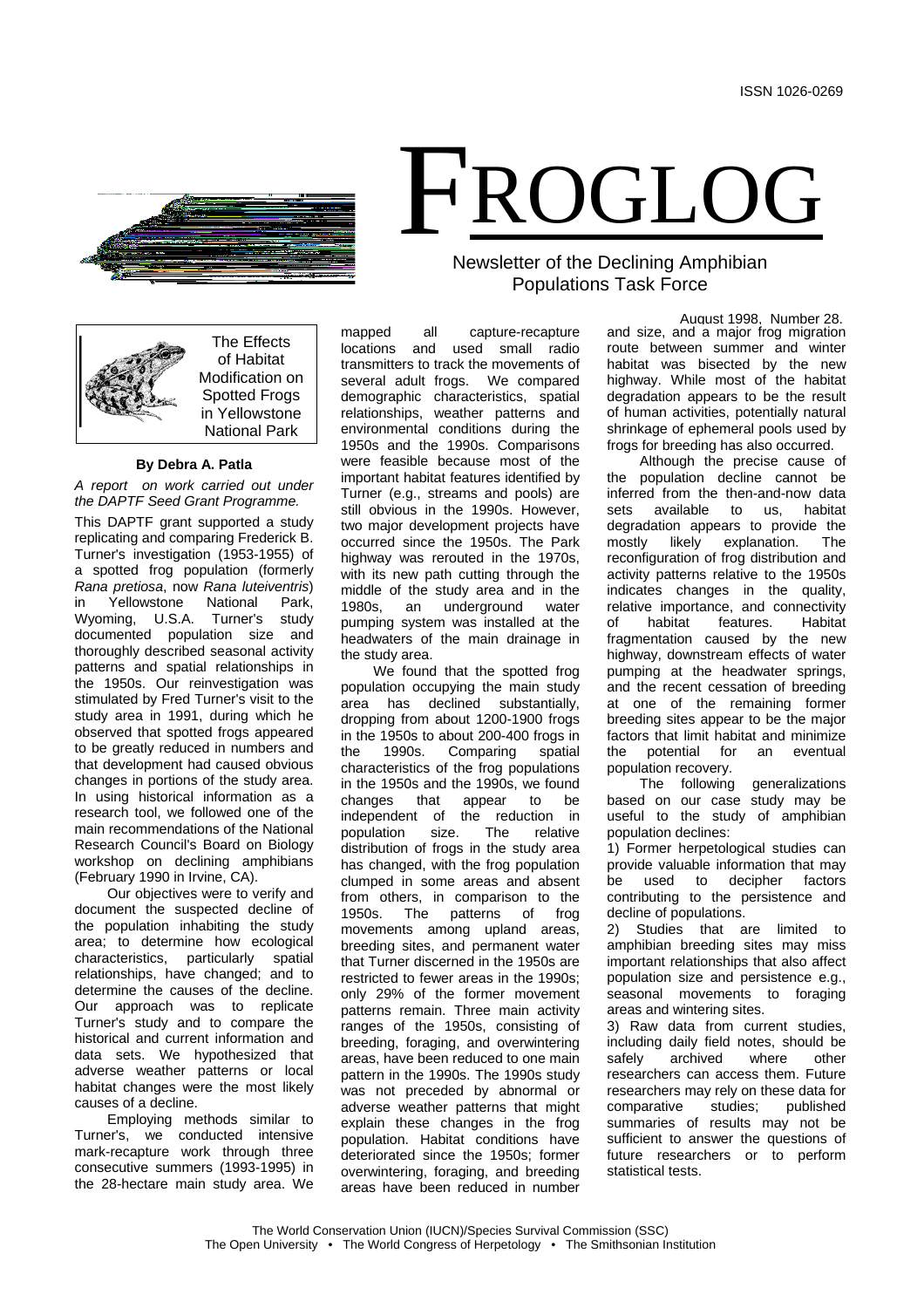4) Location in protected zones, such as National Parks, does not guarantee that amphibian populations are safe from human-caused habitat loss. Researchers should try to ensure that their studies are available to land managers and should encourage environmental studies that consider<br>potential impacts to amphibian impacts to amphibian populations prior to development projects.

We are preparing a publication based on this research. Monitoring of this population continues as part of our Greater Yellowstone Ecosystem amphibian monitoring program.

## *Completed:*

Patla, D.A. & Peterson, C.R. (1994) The effects of habitat modification on a spotted frog population in Yellowstone National Park. In: Harlow, H.J. & Harlow, M. (eds.) *University of Wyoming, National Park Service Research Center, 18th annual report.*  University of Wyoming, Laramie. pp 135-144.

Patla, D.A. (1997) *Changes in a population of spotted frogs in Yellowstone National Park between 1953 and 1995: the effects of habitat modification.* M.S. thesis, Idaho State University, Pocatello, ID.

**Contact:** Debra Patla and Charles<br>Peterson. Dept. of Biological Peterson, Dept. of Biological<br>Sciences. Idaho State University. University, Pocatello, ID 83455, USA.



Midwest Declining Amphibians Conference a Hopping Success

# **From Gary Casper, DAPTF USA-Great Lakes**

About 300 people attended the twoday Midwest Declining Amphibians Conference in Milwaukee, Wisconsin, USA, hosted by the Milwaukee Public Museum on March 20-21, 1998. This was a joint meeting of the Central and Great Lakes Division Working Groups of the DAPTF. The conference was organized by Gary Casper, chair of the Great Lakes Working Group, with assistance from Christopher Phillips (chair of the Central Division Working Group), and Michael Lannoo (US DAPTF Coordinator). There were 42 papers presented, and a panel discussion on amphibian malformities. Topics included survey and monitoring reports, population biology and ecology, and malformity causes and statistics. Abstracts are available through the Great Lakes Declining Amphibians web site at:

## **http://www.mpm.edu/collect/ vertzo/herp/Daptf/daptf.html**

Publication of the proceedings is being investigated.

The new research presented by<br>scientists investigating potential investigating causes of frog deformities attracted national attention, including network<br>television. There is increasing television. There is increasing evidence implicating pesticides as causal agents, with retinoids or retinoid-like compounds suspected. The evidence now suggests that, of<br>the three leading hypotheses, three leading chemical contaminants should now be considered the most likely (more so than either parasites or UV light). Reporters and camera crews from NBC Nightly News (Chicago), ABC (New York), National Public Radio (WUWM), Outdoor Wisconsin, the Green Bay Press-Gazette, the<br>Minneapolis Star Tribune, the Minneapolis Milwaukee Journal Sentinal and the Washington Post attended. The conference was also covered by CNN.

The mix of scientists, natural resource managers and students attending came from as far away as Maryland, California and Guatemala. Participating agencies included seven state DNRs, the US Environmental Protection Agency, the Minnesota Pollution Control Agency, the Illinois Natural History Survey, the US Geological Survey, the Salk Institute, many universities and colleges, the Nature Conservancy, the National Wildlife Health Center, the US Fish and Wildlife Service, the Pacific Northwest National Laboratory, the Patuxtent Wildlife Research Center, the National Institute of Environmental Health Sciences and the Northern Prairie Wildlife Research Center.

The Wisconsin Herpetology Homepage is at:

# **http://www.mpm.edu/collect/v ertzo/herp/atlas/welcome.html**

*Contact:* Gary S. Casper, Vertebrate Zoology Section, Milwaukee Public<br>Museum. 800 W. Wells St.. Museum. Milwaukee, WI 53233, USA. Tel: (414) 278-2766 Fax: (414) 278-6100 **gsc@uwm.edu**



Amphibians in Arunachal Pradesh, India

# **By Sabitry Choudhury Bordoloi**

Arunachal Pradesh is the largest state in North-East India (83,740 km<sup>2</sup>) and is one of the world's 16 most important biodiversity hotspots. It has diverse climatic conditions; over 62% of its area is under various types of forest

cover including tropical wet evergreen,<br>subtropical pine, montane wet subtropical pine, montane wet temperate, sub-alpine and moist alpine scrub. The terrain is hilly and altitude ranges from 100 to about 7000m. Summer temperatures range between 9 - 38<sup>o</sup>C and the winter temperature varies from below freezing point to  $25^{\circ}$ C. The numerous rivers and rivulets originating in the hills, along with other temporary and permanent water bodies, provide a diverse range of habitat conditions for amphibians.

Work has been started under a project founded by the G.P. Pant Institute of Himalayan Environment<br>and Development. India. All Development. accessible areas wil be surveyed in order to investigate the amphibian fauna of the region. The Zoological Survey of India has previously conducted surveys, and Chanda<br>(1994) summarized earlier summarized publications. Twenty-three species of amphibian were reported from this region. Our collections are currently being identified and a survey of accessible areas during the last<br>breeding season revealed an breeding<br>altitudinal variation in amphibian species diversity.

Various workers have reported that the amphibian breeding season here is normally between May and August, i.e. during the monsoon<br>season. We surveved drving season. We surveyed drying amphibian habitats during December 1997 and January 1998 and found that *Bufo melanostictus* was actively breeding during these coldest months of the year. Freshly laid egg-strings and tadpoles in various stages of development were recorded from most of the temporary, drying pools in the west Kameng district of Arunachal Pradesh. These areas areas are now being monitored in order to record other species which may be breeding during the dry winter season. Our study team comprizes S.C. Bordoloi, Shri M.M. Borah and Shri S.N. Kalita.

*Reference:* Chanda, S.K. (1994) Anuran (Amphibia) fauna of North-East India. Mem. of Zool. Surv. of India.

*Contact:* S.C. Bordoloi, E/5 Professors' QTR, Dighali Pukhuri East, Ambari, Guwahati- 781 001, Assam, INDIA.



**By Jeff Houlahan**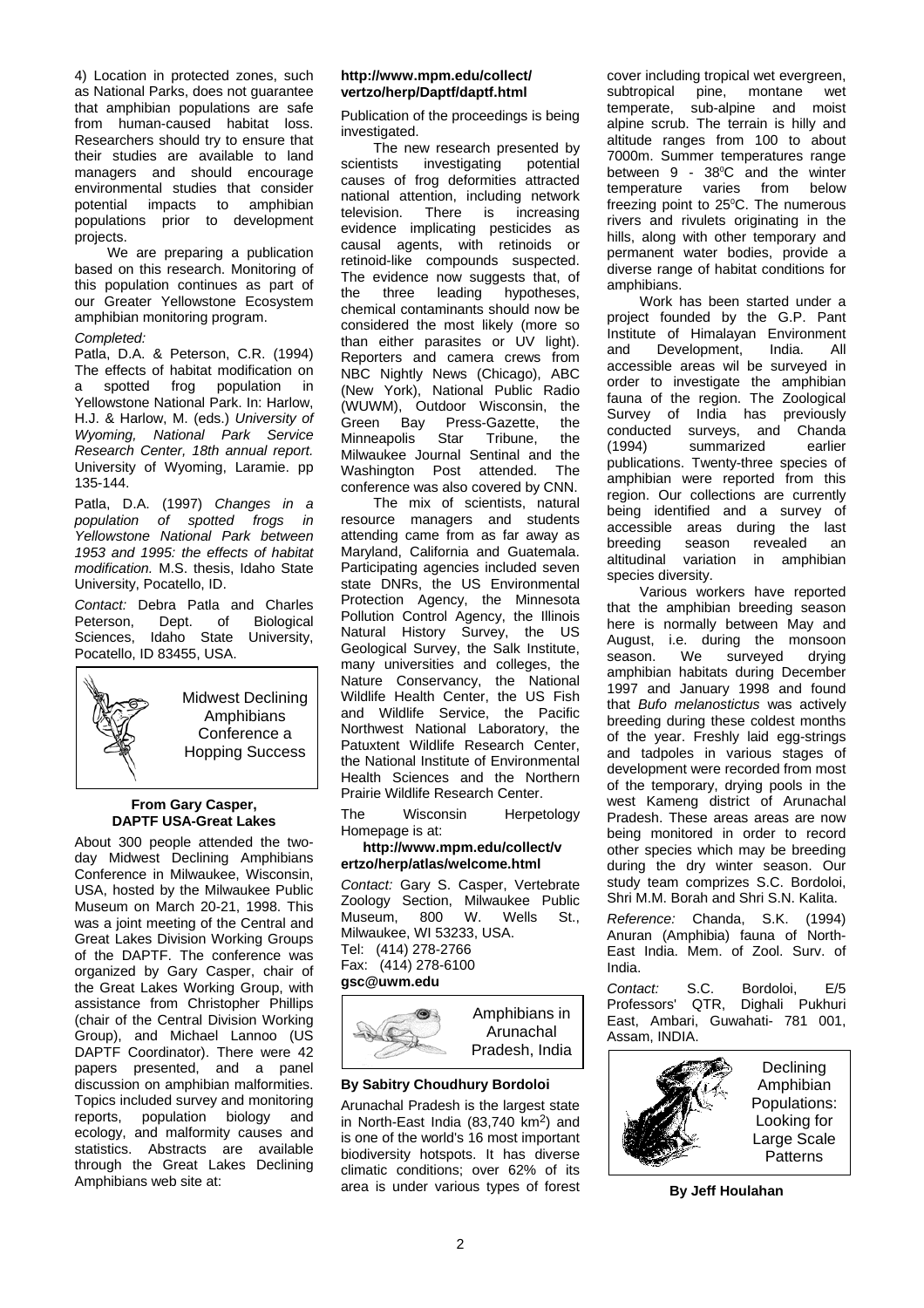The causes and magnitude of amphibian declines are questions that<br>have bedevilled conservation conservation ecologists for better than a decade. A team of researchers from Switzerland,<br>Canada, Russia, Hong Kong Russia, (tentative) and China (tentative) are attempting to address these questions using a macroecological approach. We are amassing a large data set of amphibian population time series from the literature, as well as from the unpublished work of herpetologists and conservationists around the world. Using general patterns that emerge from this set of data we hope to be able to answer questions such as: are there hotspots of amphibian decline?; are specific species or functional groups declining more than others? are amphibians declining more in recent years than historically? are species in high acidic deposition areas declining more than species in low acidic deposition areas?

To date we have acquired 400- 500 amphibian population time series from over 100 different studies on more than 60 different species. Each population time series contains at least the following information: 1. primary researcher, 2. site location, 3. species name, 4. population/relative abundance estimates and years they were estimated, 5. censusing technique. Some of the time series also have data on size of site, altitude,<br>human impacts and annual impacts precipitation. The criteria for inclusion are: (1) that the time series be three years or longer (not necessarily consecutively) and (2) that the method of censusing not be biased (e.g. different effort among years with no method of controlling for effort). The time series range from 3-25 years in length and include many different types of censusing techniques including mark/recapture population estimates, egg mass counts, calling male counts, drift fences etc. The majority of the work was done in the 1970's, 80's and 90's but there are studies from as early as the 1930's. Most of the data are from North America and Europe, although we also have populations from Asia, South America, Africa and Australia.

One particularly gratifying part of the project has been our ongoing correspondence with dedicated and concerned herpetologists from around the globe. They have been generous with both their data and advice and we thank those researchers who have been kind enough to let us use their data before they have had the<br>opportunity to publish them opportunity to themselves. Amphibian population time series are relatively rare

(although not as rare as we might previously have suspected), so many of the researchers we have contacted have had no hard data to provide but<br>the words of support and of support and<br>t have been near encouragement have been unanimous.

We are still in the process of acquiring data and will be until September 1998. If there is anyone who has or knows of data that sounds appropriate, we would love to hear from you.

*Contacts:* Jeff Houlahan **jeffh@sonetis.com** Benedikt Schmidt **SCHMIDTB@ubaclu.unibas.ch** Andrea Meyer **andrea.meyer@bfs.admin.ch** Sergius Kuzmin **slksu@orc.ru** Lue Kuang-Yang **biofv025@scc.ntnu.edu.tw**

# **GRANT OPPORTUNITIES**

 $\pi$   $\pi$ 

The DAPTF Office has received<br>notification of several funding notification of several funding<br>opportunities suitable for DAPTE opportunities suitable for members, brief details of which are given below. The deadlines for most applications are not too far away, so if anyone is interested in further details, please contact John Wilkinson by fax or e-mail (as below) as soon as possible.

**The Bay Foundation** (awards with emphasis on education and research in areas such as biodiversity and wildlife preservation, \$3,000-\$25,000);<br>Chicago **Zoological Society Zoological** (conservation projects on captive and wild animal populations of up to \$5,000); **Leverhulme Trust** (original research, especially research without traditional funding sources, various levels of award); **Harvard Museum of Comparative Zoology** (systematics research, eq. museum-based museum-based taxonomic studies, ca. \$1,000).



### **From Gerard Smit, DAPTF-Netherlands**

In 1997 41 sites were surveyed. After just one season of monitoring only a little can be said about amphibian numbers. We present therefore a brief summary of this first year's results. In almost all provinces (except Groningen and Utrecht) the monitoring network is active. The 41 sites represent a total of 232 different water

bodies. This gives an average of almost six water bodies per site. All native species are included in the network. An average of 4 to 5 species were observed per site with a maximum of 9 species at one site. For individual water bodies the average is less, 2 to 3 species per water body with a maximum of 7 species.

The average survey frequency was 3.3 visits in 1997. A visit took about 2.5 hours. This means that in 1997 a total of 360 hours of field-work was invested in the monitoring network, most of it by volunteers. Table 1 gives for each species the number of sites and total number of water bodies in which it was observed. For average presence,  $1 = \text{rare}$ ;  $2 =$ common;  $3 = \text{very common}$ .

**Table 1.** Amphibians in the Netherlands in 1997

|                            | WAIER          |                |                 |
|----------------------------|----------------|----------------|-----------------|
|                            | SITES/         | <b>BODIES/</b> | <b>AVERAGE</b>  |
| <b>SPECIES</b>             | <b>SPECIE</b>  | <b>SPECIE</b>  | <b>PRESENCE</b> |
| Salamandra salamandra      | 1              |                |                 |
| Triturus alpestris         | 14             | 34             | 1.5             |
| Triturus cristatus         | 7              | 19             | 1.3             |
| <b>Triturus helveticus</b> | 2              | 8              | 1.9             |
| Triturus vulgaris          | 30             | 94             | 1.7             |
| Alytes obstetricans        | 2              | 8              | 1.8             |
| Bombina variegata          | 1              | 8              | 1.0             |
| Pelobates fuscus           | 1              | 1              | 1.0             |
| Bufo bufo                  | 25             | 115            | 1.9             |
| Bufo calamita              | 12             | 31             | 2.1             |
| Hyla arborea               | 3              | 14             | 1.0             |
| Rana arvalis               | 10             | 25             | 2.4             |
| Rana temporaria            | 33             | 100            | 1.6             |
| Rana esculenta             | 30             | 79             | 1.9             |
| Rana ridibunda             | 4              | 5              | 1.8             |
| Rana kl. esculenta         | 5              | 13             | 1.6             |
| Rana lessonae              | $\overline{2}$ | 3              | 2.3             |

As could be expected, the common species occurred at most sites. The average presence of the moor frog (*Rana arvalis*) in the surveyed water bodies is high. In the 25 water bodies where this species was observed it was common. Observations were made of hundreds of egg clutches in water of the heath areas of Drenthe. Due to the activities of the fieldwork group of Eindhoven, ponds with the alpine newt (*Triturus alpestris*) are well represented in comparison with its limited distribution in the Netherlands. Monitoring is carried out in 4 areas where the spadefoot toad (*Pelobates fuscus*) may (still) be present. In 1997 it was observed in only 1 water body in the province of Overijssel. This could be due to the unfavourable weather conditions that spring for observing this species. The fire salamander is counted on land. No data for water bodies for this species are available.

In 1998 we expect the number of sites monitored will increase to about 60 distributed around the country. Also the results of the monitoring project of Drenthe, with surveys of ponds and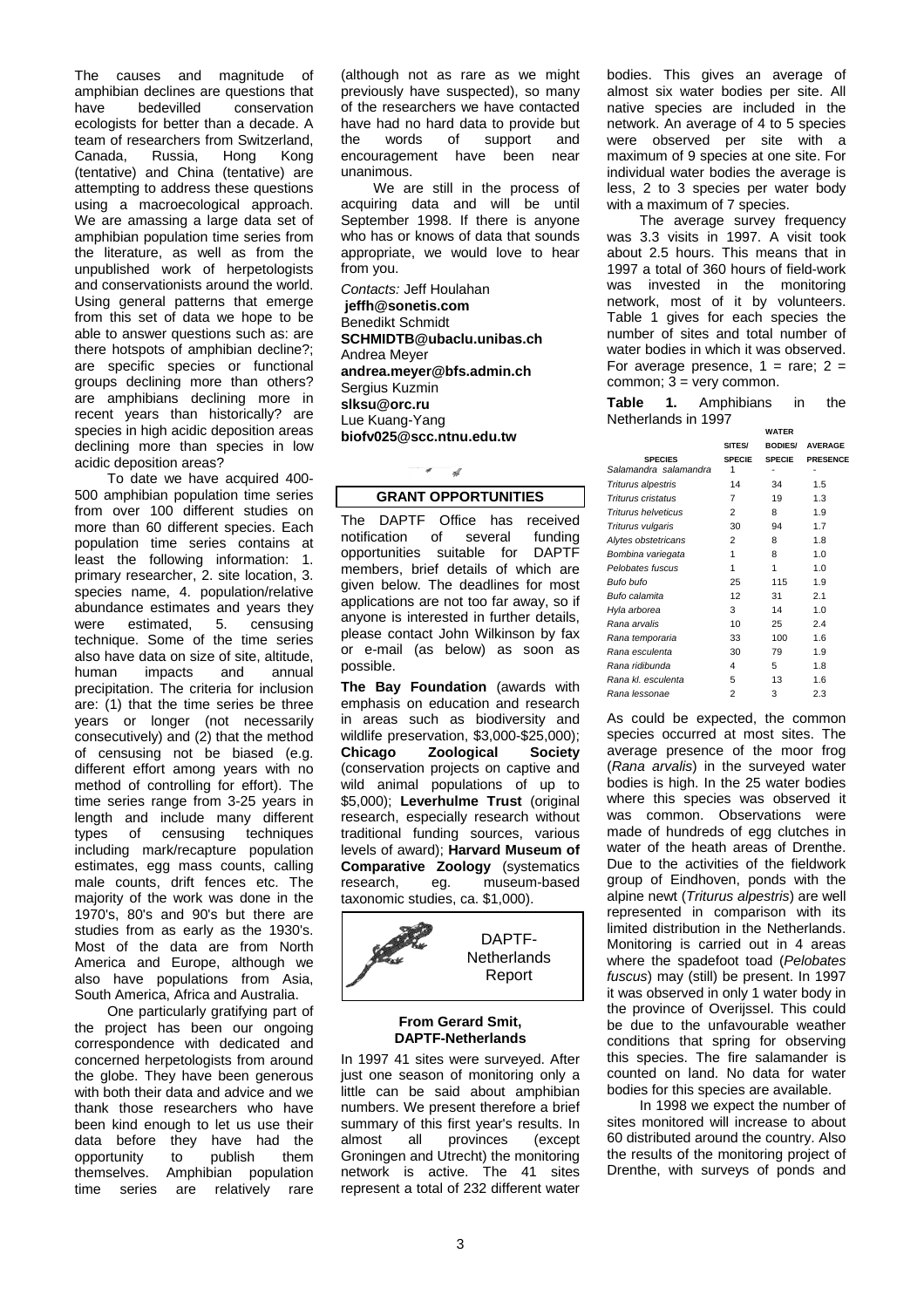fen systems, will be included in Meetnet Amfibien.

### *Contact the new DAPTF-Netherlands Working Group by writing to:*

Gerard Smit, University of Amsterdam, Dept. of Herpetology, PO Box 94766, 1090 GT Amsterdam, NETHERLANDS. **gerard.smit@inter.nl.net Groenveld, University of** Amsterdam, Dept. of Herpetology, PO Box 94766, 1090 GT Amsterdam,<br>THE **NETHERLANDS**. NETHERLANDS. **groenveld@bio.uva.nl**



The US National Science Foundation (NSF) organised a workshop on amphibian declines in Washington DC, 28th & 29th May, 1998. This came 8 years after the U.S. National Academy of Sciences sponsored workshop that led to the formation of the DAPTF.

Several speakers reviewed the latest information on the geography of amphibian declines: South America (Ron Heyer), Central America (Karen Lips), Australia (Ross Alford), western USA (Gary Fellers), eastern USA (Henry Wilbur), Europe (Tim Halliday), Canada (David Green). It is clear from these reports that amphibians are continuing to decline worldwide, for a variety of reasons. Other speakers discussed potential causes of declines<br>and some specific issues: UV-B and some specific issues: radiation (Andy Blaustein), deformities (Jo Tietge), toxins and deformities (Don Sparling), viruses (Alex Hyatt), disease in salamanders (Betty Davidson), climate change (Kriistina Ovaska), disease, climate change and immunology (Cindy Carey). These talks showed that a lot of basic research is now being done on all these issues and that a considerable number of herpetologists are now engaged in this work.

The workshop ended with discussion of some possible new initiatives to maintain the momentum of research into declining amphibian populations. These included setting up an informatics system (David Wake), devising simple standard protocols for monitoring populations (Ross Alford), an intensive study of amphibians along the entire length of the American Cordillera (David Wake) and a forthcoming workshop on disease and immunology (Cindy Carey).



**DONATIONS** British Airways, through a Smithsonian donation program, has generously provided space-available airline tickets to allow certain Board Members to attend the Board Meetings in Prague last summer and the Board Meeting in Guelph, just concluded. In addition to this critical in-kind contribution, we gratefully acknowledge receipt of the following donations from 1 May through 30 June 1998. **Organizations:** Argofilms Ltd.; Association of Reptilian & Amphibian Veterinarians; Earth Images (Nancy Cannon); Sedgwick County Zoo. **Individuals:** Sandra Cobb; Ernie<br>Karlstrom; Kati Loeffler; Noel Karlstrom; O'Flanagan; Charles V. Quinn.

**The 3rd Annual Meeting** of the Canadian Amphibian and Reptile Conservation Network / Réseau<br>Canadien de Conservation des Canadien de Amphibiens et des Reptiles, and the 8th Annual Meeting of the IUCN/SSC Task Force on Declining Amphibian Populations in Canada (DAPCAN), is to be held at the University of<br>Saskatchewan, Saskatoon, Sask. Saskatchewan, October 1-5, 1998. The principal feature of this year's conference will be a symposium on the Conservation Biology and Monitoring of Reptile Populations in Canada, plus our regular program of featured speakers, research papers, posters, workshops, field trips, discussions and a general meeting on all aspects of the conservation biology of amphibians and reptiles in Canada. Overnight field trips are planned to Grassland<br>National Park and the South  $National$  Park and the Saskatchewan River Escarpments. Topics that are being considered for symposia or round-table discussion are: Herpetological Education, Ethics, and Highway Mortality. *Please forward your ideas, comments, suggestions or proposals for this meeting to:* Andrew Didiuk (local organizer and reptile symposium)

Tel: 306-975-4087 Fax: 306-975-4089

## **Andrew.Didiuk@ec.gc.ca**

*or:* Stan Orchard (programming) Tel/Fax: 250-595-7556

# **sorchard@islandnet.com**

**The Canadian** Amphibian and Reptile Conservation Network / Réseau<br>Canadien de Conservation des Canadien de Conservation des<br>Amphibiens et des Reptiles Amphibiens announces the launch of their new website. The website is hosted by Environment Canada's Ecological Monitoring and Assessment Network<br>at: http://www.cciw.ca/eco at: **http://www.cciw.ca/eco**

# **watch/dapcan**

The highlight of the site is a tour of the amphibians of Canada including provincial species lists, national distribution maps, photos, calls where applicable, and natural history and<br>conservation information. Also conservation included in the site is a key to the 45 species of amphibians found in Canada which is designed for use by non-specialists, as well as some basic amphibian biology and information on CARCN/RCCAR and DAPCAN. The site is intended to provide educational materials for students and the general public as well as training support for volunteer monitors. Coming soon there will be a set of quizzes so users can test their identification skills (calls or photos).



Anzalone, C.R., Kats, L.B. & Gordon, M.S. (1998) Effects of solar UV-B radiation on embryonic development in *Hyla cadaverina, Hyla regilla* and *Taricha torosa. Conservation Biol.* **12:** 646-653.

Borkin, L.J. & Pikulik, M.M. (1986) The occurrence of polymely and polydactyly in natural populations of anurans of the USSR. *Amphibia-Reptilia* **7:** 205-216.

Demaynadier, P.G. & Hunter, M.L. (1998) Effects of silvicultural edges on the distribution and abundance of amphibians in Maine. *Conservation Biol*. **12:** 340-352.

Denton, S.J., Hitchings, S.P., Beebee, T.J.C. & Gent, A. (1997) A recovery plan for the natterjack toad (*Bufo calamita*) in Britain. *Conservation Biol.* **11:** 1329-1338.

Dodd, C.K. Jr. (1997) Imperilled amphibians: a historical perspective. In: *Aquatic Fauna in Peril*: *The Southeastern Perspective,* G.W. Benz and D.E. Collins (eds.), Southeast Aquatic Research Institute Special Publication 1.

Dodd, C.K. Jr. (1998) *Desmognathus auriculatus* at Devil's Millhopper State Geological Site, Alachua County, Florida. *Florida Scient.* **61(1):** 38-45.

Fog, K. (1997) A survey of the results of pond projects for rare amphibians in Denmark. *Memoranda Soc. Fauna Flora Fennica* **73:** 91-100.

Lips, K.R. (1998) Decline of a tropical amphibian *Conservation Biology* **12(1):** 106-117.

Lizana, M. & Pedraza, E.M. (1998) The effects of UV-B radiation on toad mortality in mountainius areas of central Spain. *Conservation Biol.* **12:** 703-707.